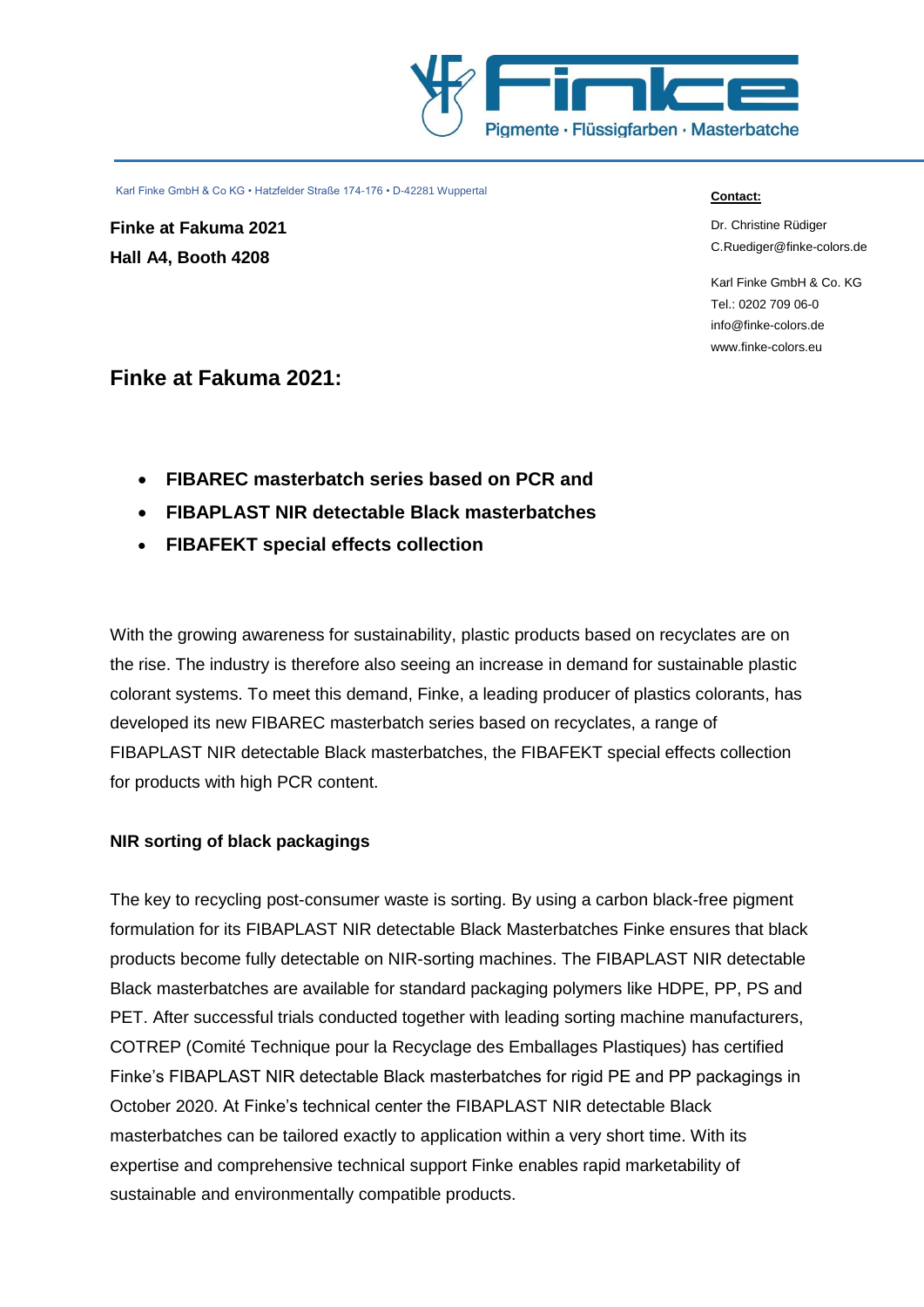

#### **PCR based masterbatches**

The masterbatches from the FIBAREC series are based on either on post consumer recyclates (PCR) or post industrial recyclates. This enables the production of attractive colorful plastic products made from 100 % recyclate. The FIBAREC Masterbatches avaible so far, are based on rPET. FIBAREC based on the carriers rPE and rPP will follow shortly. The FIBAREC masterbatches can be processed just like masterbatches based on virgin materials and can be used in products based on recyclate as well as in products made from virgin material.

The challenge of coloring PCRs lies in the inherent greyish coloring of most PCR materials, which needs to be taken into account in the matching and adjusting of the colorant. This being one of Finke's core competencies, customers can rely on the experienced colorists, who develop more than 8,000 new color shades in accordance with customer specification each year. The expertise of Finke makes for a short time to market with almost any thermoplastic material. Plastics manufacturers can choose from three service concepts for the color matching process for their individual ready-to-use Finke colorant: color matching and sampling according to specification, custom color matching at Finke's laboratory, or onsite colorist service.

## **Extravagant special effects**

FIBAFEKT is a technical innovation that allows for a wide variety of special effects like metallic gloss, pearly shine, rainbow, color flop or chrome-like surfaces which cannot be achieved with standard masterbatches.

FIBAFEKT is a semi-compound to be used in the outer layer of coextruded bottles, high end 2K-injection moulding and films. The application of FIBAFEKT opens up new design dimensions even for products with a high PCR content. Special processes allow for an inner layer of PCR, which is covered by an outer layer of FIBAFEKT enabling the full range of color and effect options. FIBAFEKT can be used in a number of resins, including PE, PP, PET-G and PA12. Finke also provides customised carriers for 100 % single-origin products.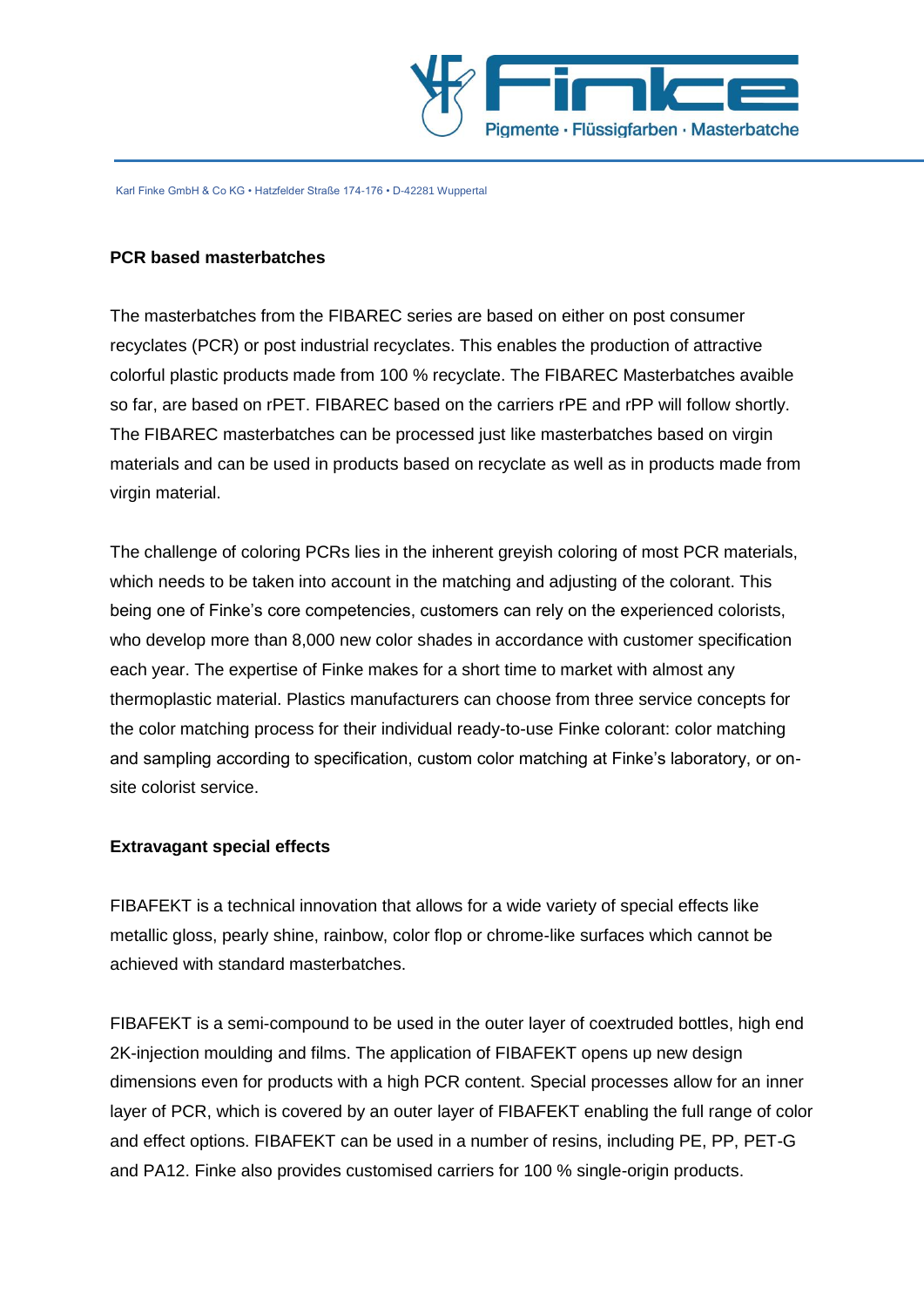



FIBAPLAST NIR detectable Black masterbatches are carbon black-free and enable NIRbased polymer sorting and increased recyclability. Source: Finke



With its FIBAREC masterbatch series, Finke has developed a new masterbatch line to satisfy the growing demand for sustainable plastic colorant systems. Source: Finke



The FIBAFEKT collection allows for a wide variety of special effects – especially for products with high PCR content. Source: Finke